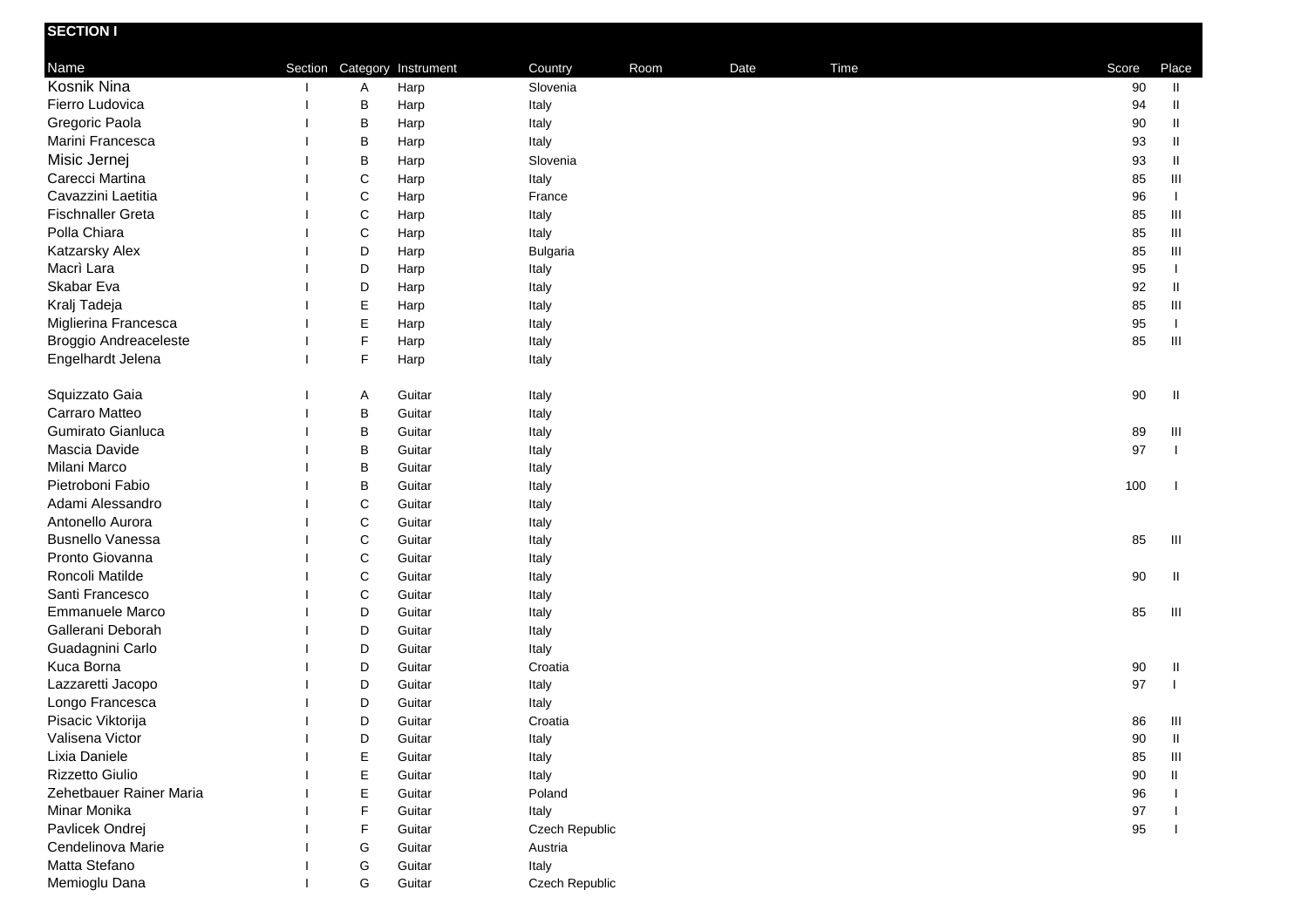| <b>Name</b>              | Section |              | Category Instrument | Country  | Room | Date | Time | Score  | Place         |
|--------------------------|---------|--------------|---------------------|----------|------|------|------|--------|---------------|
| Zakhariya Mykhaylo       |         | G            | Cimbalom            | Ukraine  |      |      |      | 98     |               |
| Bazzoli Andrea           |         | B            | Clarinet            | Italy    |      |      |      | 85     | Ш             |
| De Bastiani Francesco    |         | B            | Clarinet            | Italy    |      |      |      | 95     | -1            |
| Caneve Antonio           |         | $\mathsf{C}$ | Clarinet            | Italy    |      |      |      | 90     | Ш             |
| <b>Fortunat Denis</b>    |         | C            | Clarinet            | Slovenia |      |      |      | 95     |               |
| Medana Carlotta          |         | $\mathbf C$  | Clarinet            | Italy    |      |      |      | 85     | Ш             |
| Pasuch Alessandro        |         | $\mathsf C$  | Clarinet            | Italy    |      |      |      | 95     |               |
| Fiabane Leonardo         |         | D            | Clarinet            | Italy    |      |      |      | 91     | $\mathbf{I}$  |
| Gallina Gloria           |         | D            | Clarinet            | Italy    |      |      |      | $90\,$ | Ш             |
| Di Cicco Edoardo         |         | E            | Clarinet            | latly    |      |      |      | 95     |               |
| Meneghesso Alberto       |         | $\mathsf E$  | Clarinet            | latly    |      |      |      | 88     | Ш             |
| Borowicz Barbara         |         | F            | Clarinet            | Poland   |      |      |      | 92     | $\mathbf{II}$ |
| Magosso Raffaele         |         | G            | Clarinet            | latly    |      |      |      | 95     |               |
| El Kattani Nadia         |         | В            | Flute               | Italy    |      |      |      |        |               |
| Karaszewska Natalia      |         | C            | Flute               | Poland   |      |      |      | 96     |               |
| Lincetto Maria           |         | D            | Flute               | Italy    |      |      |      |        |               |
| Cattarossi Laura         |         | D            | Flute               | Italy    |      |      |      | 85     | Ш             |
| Frigo Andrea Giuseppe    |         | D            | Flute               | Italy    |      |      |      |        |               |
| Poti Giorgia             |         | D            | Flute               | Italy    |      |      |      | 91     | Ш             |
| Seganfreddo Petra        |         | D            | Flute               | Italy    |      |      |      |        |               |
| Groselj Marusa           |         | E            | Flute               | Slovenia |      |      |      | 96     |               |
| Girardin Marco           |         | E            | Flute               | Italy    |      |      |      | 89     | Ш             |
| Horvat Katarina          |         | E            | Flute               | Croatia  |      |      |      | 94     | Ш             |
| Guglielmo Elia           |         | E            | Flute               | Italy    |      |      |      | 90     | $\mathbf{H}$  |
| Nobile Roberta           |         | E            | Flute               | Italy    |      |      |      | 87     | Ш             |
| Simoni Alessandro        |         | E            | Flute               | Italy    |      |      |      | 94     | $\mathbf{II}$ |
| Galuppi Francesco        |         | F            | Flute               | Italy    |      |      |      |        |               |
| Pallavicini Anna         |         | F            | Flute               | Italy    |      |      |      |        |               |
| Candiotto Simone         |         | F            | Flute               | Italy    |      |      |      | 88     | Ш             |
| Frigo Marta              |         | F            | Flute               | Italy    |      |      |      |        |               |
| Klups Martyna            |         | F            | Flute               | Poland   |      |      |      | 98     |               |
| Volcic Barbara           |         | F            | Flute               | Slovenia |      |      |      | 94     | Ш             |
| Batinica Ana             |         | F            | Flute               | Croatia  |      |      |      | 98     |               |
| Bustihan Roxana Catalina |         | F            | Panpipes            | Romania  |      |      |      | 97     |               |
| Usenicnik Vid            |         | Е            | Percussion          | Slovenia |      |      |      | 100    |               |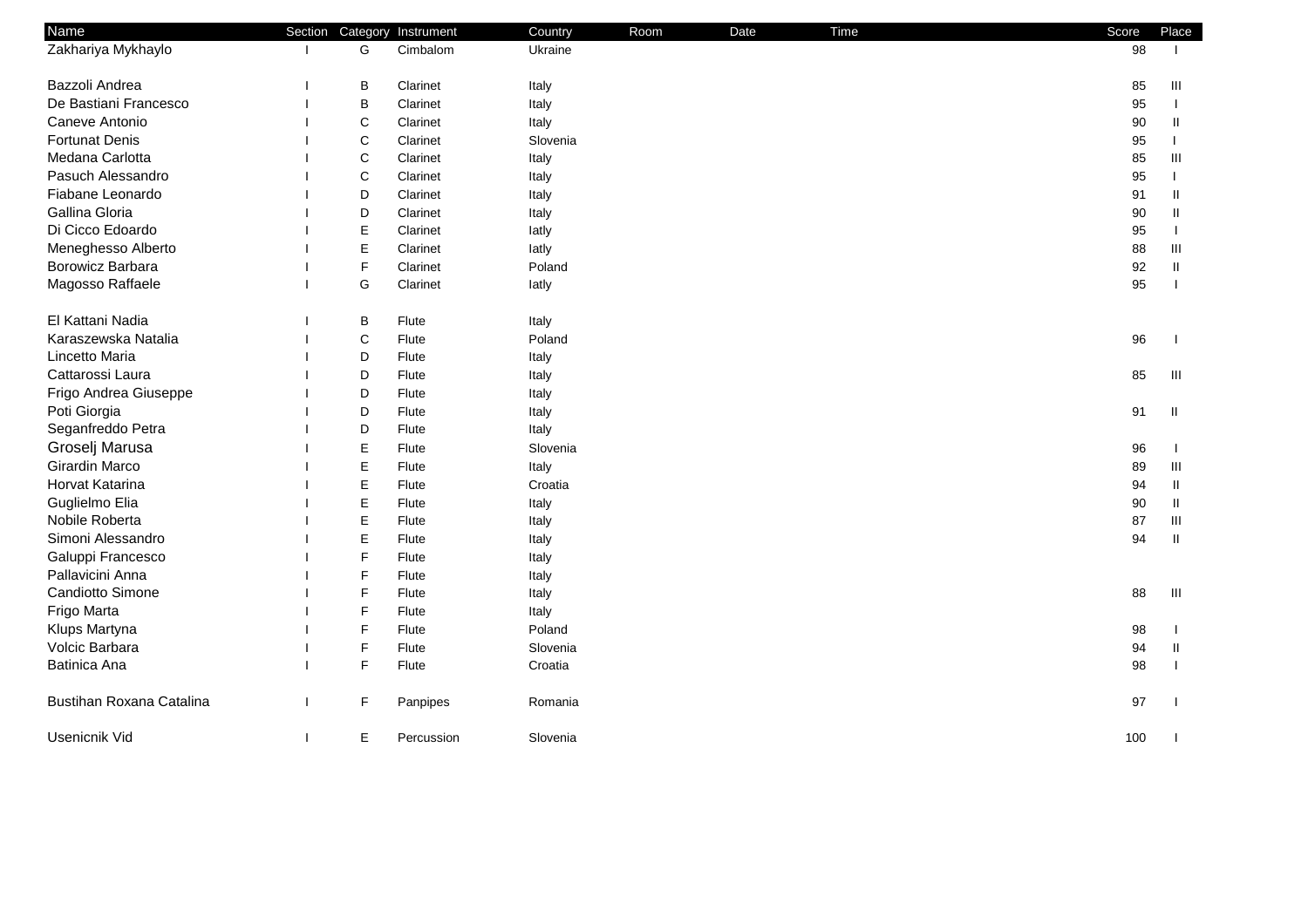| Name                         | Section Category | Instrument | Country    | Room | Date | Time | Score | Place |
|------------------------------|------------------|------------|------------|------|------|------|-------|-------|
| Binda Anna Caterina          | Α                | Piano      | Italy      |      |      |      | 95    |       |
| <b>Bortolussi Elisa</b>      | Α                | Piano      | Italy      |      |      |      | 85    | Ш     |
| <b>Bozzato Nicolas</b>       | Α                | Piano      | Italy      |      |      |      | 85    | Ш     |
| Cecino Vera                  | Α                | Piano      | Italy      |      |      |      | 93    | Ш     |
| Mihevc Mak                   | Α                | Piano      | Slovenia   |      |      |      | 96    |       |
| Cafarelli Matteo Donato      | Α                | Piano      | Italy      |      |      |      | 96    |       |
| Castellano Eduardo           | A                | Piano      | Italy      |      |      |      | 87    | Ш     |
| Dalla Mora Beatrice          | Α                | Piano      | Italy      |      |      |      |       |       |
| Maresca Issey Marco Zaccaria | Α                | Piano      | Italy      |      |      |      | 90    | Ш     |
| Mazzoleni Gabriele           | Α                | Piano      | Italy      |      |      |      |       |       |
| Trotta Isa                   | Α                | Piano      | Italy      |      |      |      | 92    | Ш     |
| <b>Bdair Gabriel Omar</b>    | B                | Piano      | Italy      |      |      |      |       |       |
| <b>Benvenuto Ester</b>       | B                | Piano      | Italy      |      |      |      |       |       |
| <b>Buttignol Lara</b>        | B                | Piano      | Italy      |      |      |      |       |       |
| Caputo Antonio               | B                | Piano      | Italy      |      |      |      |       |       |
| Castellano Sara              | B                | Piano      | Italy      |      |      |      | 85    | Ш     |
| D'Odorico Francesca          | B                | Piano      | Italy      |      |      |      |       |       |
| Durneva Sofya                | B                | Piano      | Kazakhstan |      |      |      | 95    |       |
| Lijima Giulia                | B                | Piano      | Japan      |      |      |      | 97    |       |
| Jucyte Agne                  | B                | Piano      | Lithuania  |      |      |      | 92    | H.    |
| Kubiliute Ugne               | B                | Piano      | Lithuania  |      |      |      | 85    | Ш     |
| Longo Giulia                 | B                | Piano      | Italy      |      |      |      | 87    | Ш     |
| Malengo Margherita           | B                | Piano      | Italy      |      |      |      |       |       |
| Neuquelman Vénélina          | B                | Piano      | France     |      |      |      | 100   |       |
| Pasqualin Enrico             | B                | Piano      | Italy      |      |      |      | 95    |       |
| Podgorelec Anej              | B                | Piano      | Slovenia   |      |      |      | 93    |       |
| Paesotto sara                | B                | Piano      | Italy      |      |      |      |       |       |
| Pogacar Neza                 | B                | Piano      | Slovenia   |      |      |      | 96    |       |
| Scarabottolo Davide          | B                | Piano      | Italy      |      |      |      | 90    | Ш     |
| <b>Tinon Chiara</b>          | B                | Piano      | Italy      |      |      |      |       |       |
| Zagode Vitomir Janez         | В                | Piano      | Slovenia   |      |      |      | 96    |       |
| Zver Sara                    | B                | Piano      | Slovenia   |      |      |      | 96    |       |
|                              |                  |            |            |      |      |      |       |       |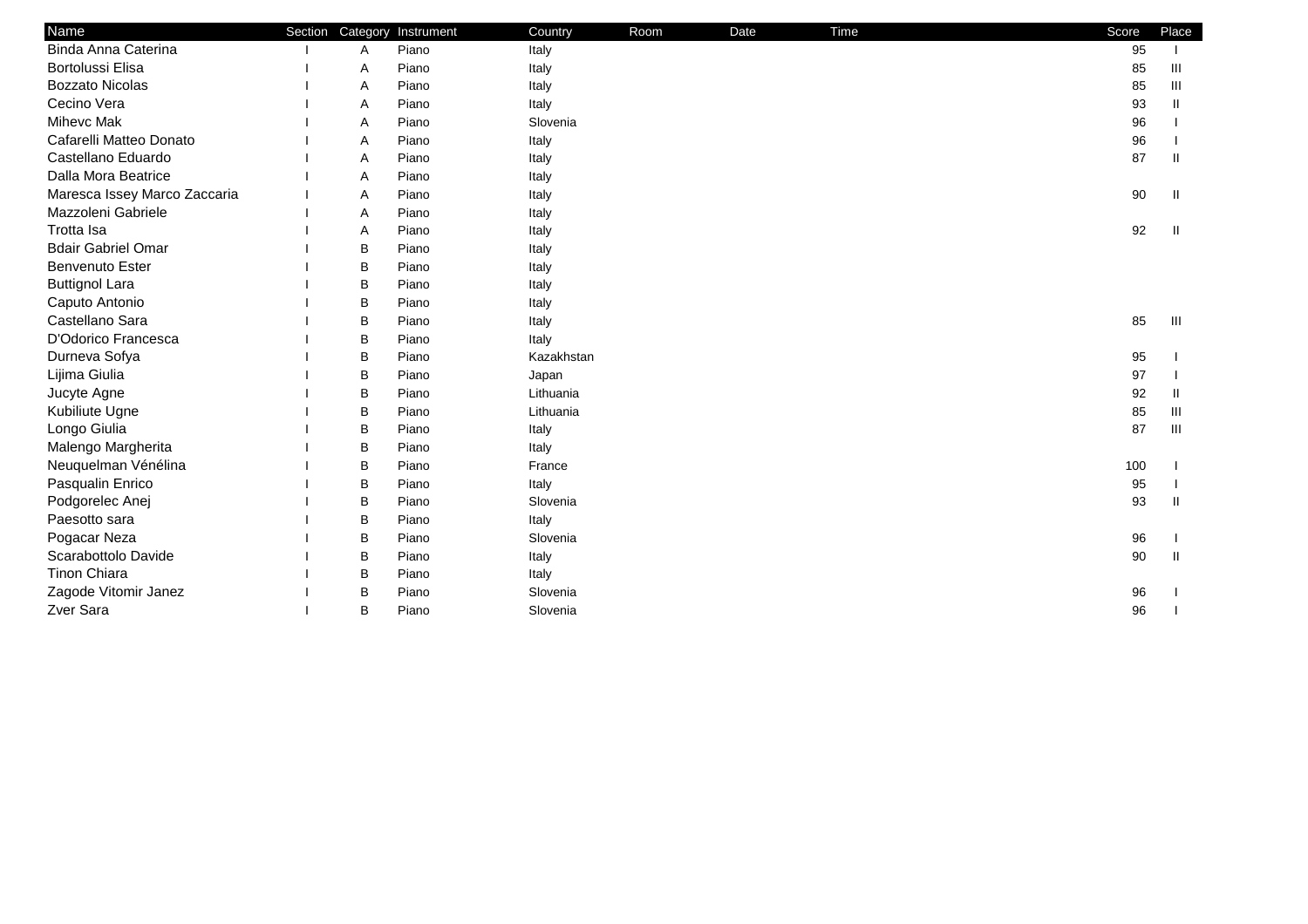| Name                       | Section Category | Instrument | Country     | Room | Date | Time | Score | Place              |
|----------------------------|------------------|------------|-------------|------|------|------|-------|--------------------|
| Abilyassov Ayan            | $\mathbf C$      | Piano      | Kazakhstan  |      |      |      |       |                    |
| Acimovic Ira               | $\mathsf C$      | Piano      | Croatia     |      |      |      |       |                    |
| Anic Filip                 | $\mathsf C$      | Piano      | Austria     |      |      |      | 85    | $\  \cdot \ $      |
| Brühwiler Pascal           | $\mathsf C$      | Piano      | Switzerland |      |      |      |       |                    |
| <b>Brusaferro Sara</b>     | $\mathsf C$      | Piano      | Italy       |      |      |      |       |                    |
| Cvetkovic Uros             | $\mathsf C$      | Piano      | Italy       |      |      |      |       |                    |
| D'Onofrio Miriam           | $\mathsf C$      | Piano      | Italy       |      |      |      |       |                    |
| Francesconi Alberto        | $\mathsf C$      | Piano      | Italy       |      |      |      | 90    | Ш                  |
| Jarc Manja                 | $\mathsf C$      | Piano      | Slovenia    |      |      |      |       |                    |
| Lijima Lucia               | $\mathsf C$      | Piano      | Japan       |      |      |      | 95    |                    |
| Maknaviciute Gabija        | C                | Piano      | Lithuania   |      |      |      | 98    |                    |
| Maraga Giovanni            | $\mathsf C$      | Piano      | Italy       |      |      |      |       |                    |
| Martincevic Julijan        | $\mathsf C$      | Piano      | Croatia     |      |      |      |       |                    |
| Mitter Katharina           | $\mathsf C$      | Piano      | Austria     |      |      |      | 92    | -II.               |
| Ospanova Kamilya           | $\mathsf C$      | Piano      | Kazakhstan  |      |      |      | 85    | $\mathop{\rm III}$ |
| Petrovic Lana              | $\mathbf C$      | Piano      | Slovenia    |      |      |      |       |                    |
| Riso Fabrizio              | C                | Piano      | Italy       |      |      |      |       |                    |
| Roncalli Elisa             | C                | Piano      | Italy       |      |      |      |       |                    |
| Rota Chiara Eugenia        | C                | Piano      | Italy       |      |      |      |       |                    |
| Skraba Tajda               | C                | Piano      | Slovenia    |      |      |      |       |                    |
| Signoretto Alessandra      | C                | Piano      | Italy       |      |      |      |       |                    |
| Strata Gabriele            | C                | Piano      | Italy       |      |      |      | 92    | - II               |
| <b>Tamuleviciute Greta</b> | $\mathsf C$      | Piano      | Lithuania   |      |      |      |       |                    |
| Bertoli Francesca          | D                | Piano      | Italy       |      |      |      |       |                    |
| Bonaffini Rachele          | D                | Piano      | Italy       |      |      |      |       |                    |
| <b>Buso Elisa</b>          | D                | Piano      | Italy       |      |      |      |       |                    |
| Chan Kwan Yee Eunice       | D                | Piano      | China       |      |      |      | 85    | Ш                  |
| Chiandotto Luca            | D                | Piano      | Italy       |      |      |      |       |                    |
| Disarò Alessandro          | D                | Piano      | Italy       |      |      |      | 86    | Ш                  |
| Franceschin Giorgia        | D                | Piano      | Italy       |      |      |      | 96    |                    |
| Gavryliuk Olga             | D                | Piano      | Italy       |      |      |      |       |                    |
| Geber Momoko Clara         | D                | Piano      | Austria     |      |      |      | 91    | Ш                  |
| Gubian Sebastiano          | D                | Piano      | Italy       |      |      |      |       |                    |
| Maggio Anna                | D                | Piano      | Italy       |      |      |      |       |                    |
| Mazza Riccardo             | D                | Piano      | Italy       |      |      |      |       |                    |
| Pellico Valentina          | D                | Piano      | Italy       |      |      |      |       |                    |
| Siviero Giorgio            | D                | Piano      | Italy       |      |      |      | 88    | Ш                  |
| Tamelyte Agota             | D                | Piano      | Lithuania   |      |      |      | 100   | $\blacksquare$     |
| Valaityte Gintare          | D                | Piano      | Lithuania   |      |      |      |       |                    |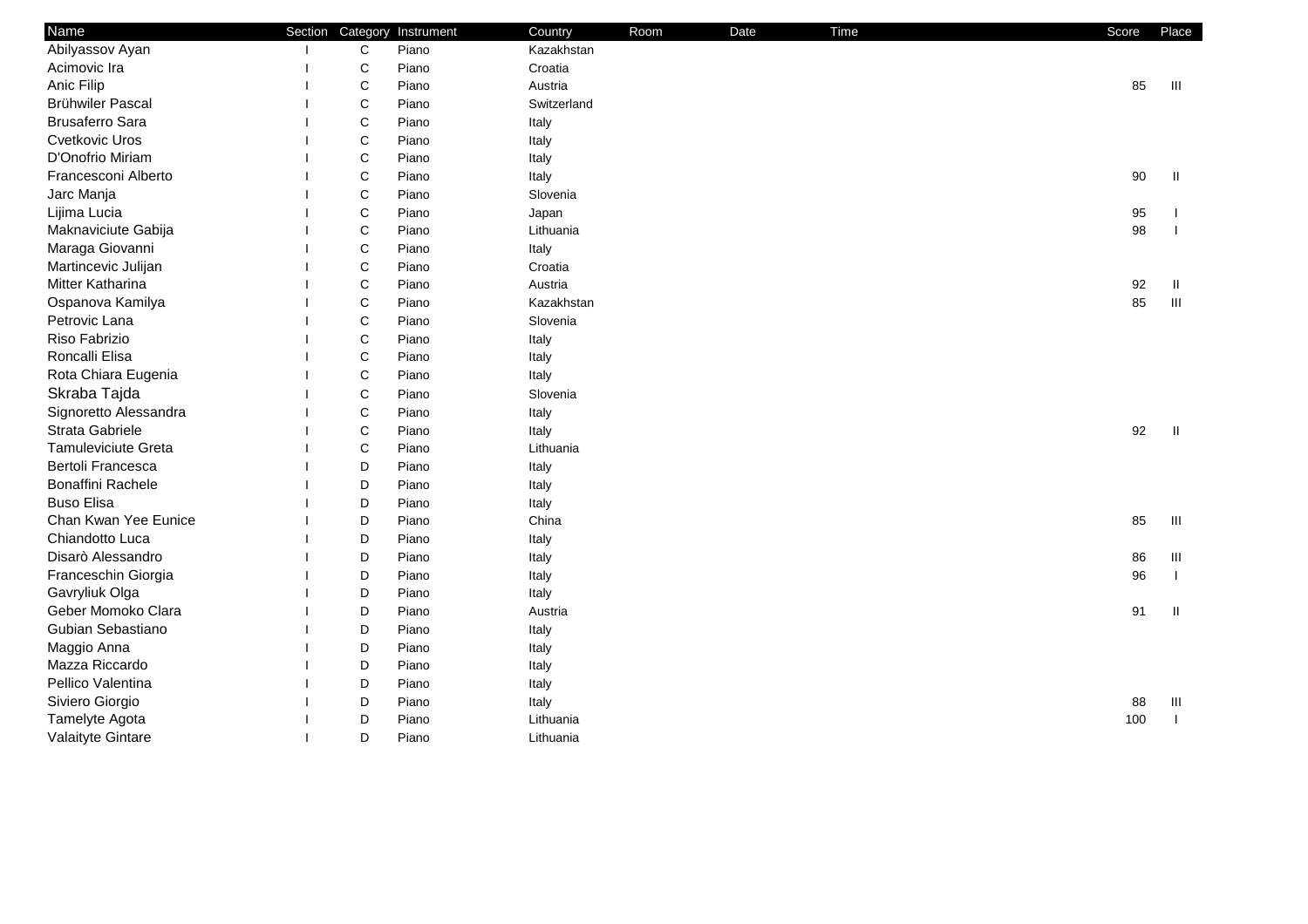| Name                          |             | Section Category Instrument | Country    | Room | Date | Time | Score | Place       |
|-------------------------------|-------------|-----------------------------|------------|------|------|------|-------|-------------|
| Adorno Firmina Vittoria       | Е           | Piano                       | Italy      |      |      |      |       |             |
| Colado Gimeno Alessia         | Е           | Piano                       | Italy      |      |      |      |       |             |
| De Rinaldis Giacomo           | E           | Piano                       | Italy      |      |      |      | 90    | Ш           |
| Franceschetto Piero           | E           | Piano                       | Italy      |      |      |      | 92    | Ш           |
| Grisostolo Arianna Maria      | Е           | Piano                       | Italy      |      |      |      |       |             |
| Knaus Rudolf                  | Е           | Piano                       | Kazakhstan |      |      |      |       |             |
| Kryazheva Anastasia           | $\mathsf E$ | Piano                       | Kazakhstan |      |      |      |       |             |
| Layousse Muraad               | E           | Piano                       | Italy      |      |      |      | 97    |             |
| Pomelli Marco                 | E           | Piano                       | Italy      |      |      |      | 91    | Ш           |
| Schachamayr Jakob             | E           | Piano                       | Austria    |      |      |      | 88    | Ш           |
| Tamburelli Andrea             | E           | Piano                       | Italy      |      |      |      | 98    |             |
| Targa Bianca Maria            | E           | Piano                       | Italy      |      |      |      |       |             |
| Troha Spela                   | Е           | Piano                       | Croatia    |      |      |      | 87    | Ш           |
| Zinko Yekaterina              | Е           | Piano                       | Kazakhstan |      |      |      |       |             |
| Amado Carlotta                | F           | Piano                       | Portugal   |      |      |      | 87    | Ш           |
| <b>Brandtner Manuel</b>       | F           | Piano                       | Austria    |      |      |      |       |             |
| Candoni Dimitri               | F           | Piano                       | Italy      |      |      |      |       |             |
| Capretti Claudio              | F           | Piano                       | Italy      |      |      |      |       |             |
| Carpanese Dario               | F           | Piano                       | Italy      |      |      |      |       |             |
| Centa Eleonora                | F           | Piano                       | Italy      |      |      |      |       |             |
| Di Marco Francesco            | F           | Piano                       | Italy      |      |      |      |       |             |
| Grisostolo Francesco Emanuele | F           | Piano                       | Italy      |      |      |      |       |             |
| Guatteri Francesca            | F           | Piano                       | Italy      |      |      |      |       |             |
| Huang Kang                    | F           | Piano                       | Taiwan     |      |      |      |       |             |
| Lee Jee Eun Franziska         | F           | Piano                       | Korea      |      |      |      |       | 100 Mention |
| Lu Huan                       | F           | Piano                       | China      |      |      |      |       |             |
| Marchiori Enrico              | F           | Piano                       | Italy      |      |      |      |       |             |
| Miyano Shiori                 | $\mathsf F$ | Piano                       | Japan      |      |      |      |       |             |
| Motyczynski Pawel             | F           | Piano                       | Poland     |      |      |      |       |             |
| Roemer Michal                 | F           | Piano                       | Poland     |      |      |      |       |             |
| Sehic Sanja                   | F           | Piano                       | Slovenia   |      |      |      |       |             |
| Sobkowiak Luiza Maria         | F           | Piano                       | Poland     |      |      |      |       |             |
| Tanaka Chiemi                 | F           | Piano                       | Japan      |      |      |      | 97    |             |
| Benignetti Michele            | G           | Piano                       | Italy      |      |      |      |       |             |
| Caiati Teresa Valentina       | G           | Piano                       | Italy      |      |      |      |       |             |
| Lee Jun-Yeong                 | G           | Piano                       | Korea      |      |      |      | 85    | Ш           |
| Li Nan                        | G           | Piano                       | China      |      |      |      |       |             |
| Liu Siyu                      | G           | Piano                       | China      |      |      |      |       |             |
| Macaluso Davide               | G           | Piano                       | Italy      |      |      |      | 90    | Ш           |
| Pluta Agnieszka               | G           | Piano                       | Poland     |      |      |      |       |             |
| Zakhariya Dana                | G           | Piano                       | Slovakia   |      |      |      |       |             |
| Hocevar Vitijan               | D           | Saxophone                   | Slovenia   |      |      |      |       |             |
| Mastella Giovanna             | Е           | Saxophone                   | Italy      |      |      |      | 85    | Ш           |
| Battaglioli Cristian          | F           | Saxophone                   | Italy      |      |      |      |       |             |
| Yamasaki Mei                  | G           | Saxophone                   | Japan      |      |      |      |       |             |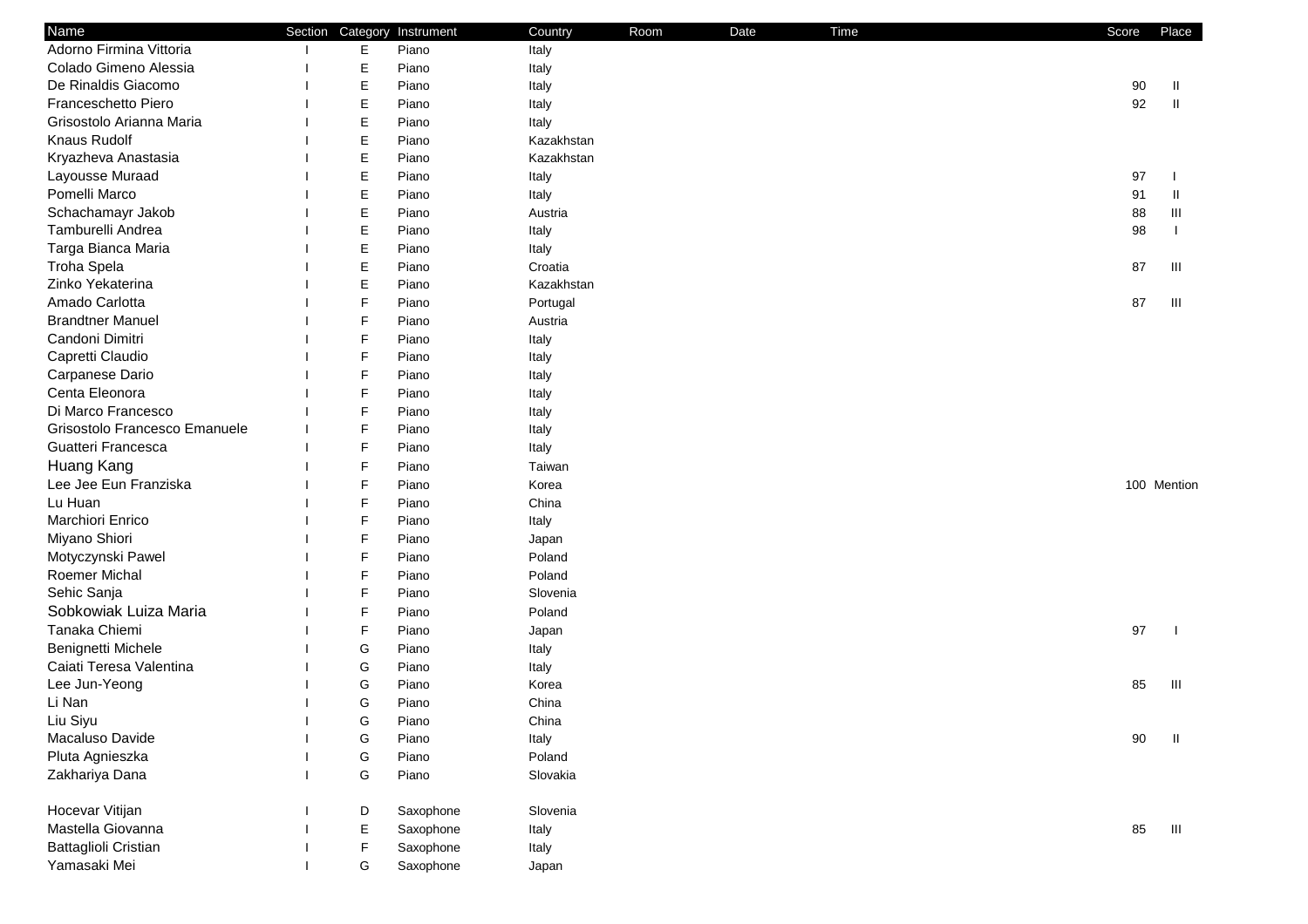| Name                    |              |              | Section Category Instrument | Country  | Room | Date | Time | Score | Place    |
|-------------------------|--------------|--------------|-----------------------------|----------|------|------|------|-------|----------|
| Mervic Matija           |              | B            | Euphonium                   | Slovenia |      |      |      | 96    |          |
| Jelenc Andrej           |              | B            | Euphonium                   | Slovenia |      |      |      | 97    |          |
| Krevh Aleksander        |              | B            | Euphonium                   | Slovenia |      |      |      | 96    |          |
| Delavec Jure            |              | D            | Tuba                        | Slovenia |      |      |      | 88    | Ш        |
| Lombar Neza             |              | D            | Euphonium                   | Slovenia |      |      |      | 85    | Ш        |
| Rozman Ambroz           |              | D            | Euphonium                   | Slovenia |      |      |      | 89    | Ш        |
| <b>Balantic Anze</b>    |              | B            | Trumpet                     | Slovenia |      |      |      | 85    | Ш        |
| Prezelj Bor             |              | $\mathsf B$  | Trumpet                     | Slovenia |      |      |      | 90    | $\rm H$  |
| Mocnik Manca            |              | $\mathsf{C}$ | Trumpet                     | Slovenia |      |      |      | 89    | Ш        |
| Grasic Dora             |              | $\mathsf{C}$ | Trumpet                     | Slovenia |      |      |      | 90    | Ш.       |
| Zaloznik Marcel         |              | $\mathsf{C}$ | Trumpet                     | Slovenia |      |      |      | 85    | Ш        |
| Cucco Gianluca          |              | $\mathsf{C}$ | Trumpet                     | Italy    |      |      |      | 93    | $\rm H$  |
| Perina Nicolò           |              | D            | Trumpet                     | Italy    |      |      |      |       |          |
| Plahutnik Tine          |              | $\mathsf C$  | Trombone                    | Slovenia |      |      |      | 87    | $\,$ III |
| Jeric Peter             |              | D            | Trombone                    | Slovenia |      |      |      | 85    | $\,$ III |
| Shirai Nanako           | $\mathbf{I}$ | F            | Double-bass                 | Austria  |      |      |      | 100   |          |
| lacò Martina            |              | $\mathsf C$  | Viola                       | Italy    |      |      |      |       |          |
| Krzyzak Anna            |              | D            | Viola                       |          |      |      |      | 92    | Ш        |
| Baù Teodoro             |              | $\mathsf E$  | Viola da gamba              | Italy    |      |      |      | 95    |          |
| Casar Taja              |              | Α            | Violin                      |          |      |      |      | 87    | $\,$ III |
| Gacnik Nika             |              | Α            | Violin                      | Slovenia |      |      |      | 90    | $\,$ II  |
| Knak Elisa              |              | A            | Violin                      | Germany  |      |      |      |       |          |
| Bazzazi Juli Minou      |              | B            | Violin                      | Germany  |      |      |      | 90    | Ш        |
| Novak Nina              |              | B            | Violin                      | Slovenia |      |      |      |       |          |
| Pal Barbara             |              | B            | Violin                      | Slovenia |      |      |      |       |          |
| Sedona Vikram Francesco |              | $\sf B$      | Violin                      | Italy    |      |      |      | 96    |          |
| Stopar Masa             |              | $\mathsf B$  | Violin                      | Slovenia |      |      |      | 88    | Ш        |
| Zolotare Dina Lea       |              | $\sf B$      | Violin                      | Germany  |      |      |      | 85    | Ш        |
| <b>Blaznik Tina</b>     |              | $\mathsf{C}$ | Violin                      | Slovenia |      |      |      | 90    | Ш.       |
| Cardaropoli Gennaro     |              | $\mathsf{C}$ | Violin                      | Italy    |      |      |      |       |          |
| Geber Emil Tomoya       |              | $\mathsf{C}$ | Violin                      | Austria  |      |      |      | 93    | Ш.       |
| Lembo Irene             |              | $\mathsf{C}$ | Violin                      | Italy    |      |      |      |       |          |
| Rigato Davide           |              | $\mathsf{C}$ | Violin                      | Italy    |      |      |      | 85    | $\,$ III |
| Tranzillo Federica      |              | $\mathsf{C}$ | Violin                      | Italy    |      |      |      |       |          |
| Zanon Giovanni Andrea   |              | C            | Violin                      | Italy    |      |      |      | 100   |          |
|                         |              |              |                             |          |      |      |      |       |          |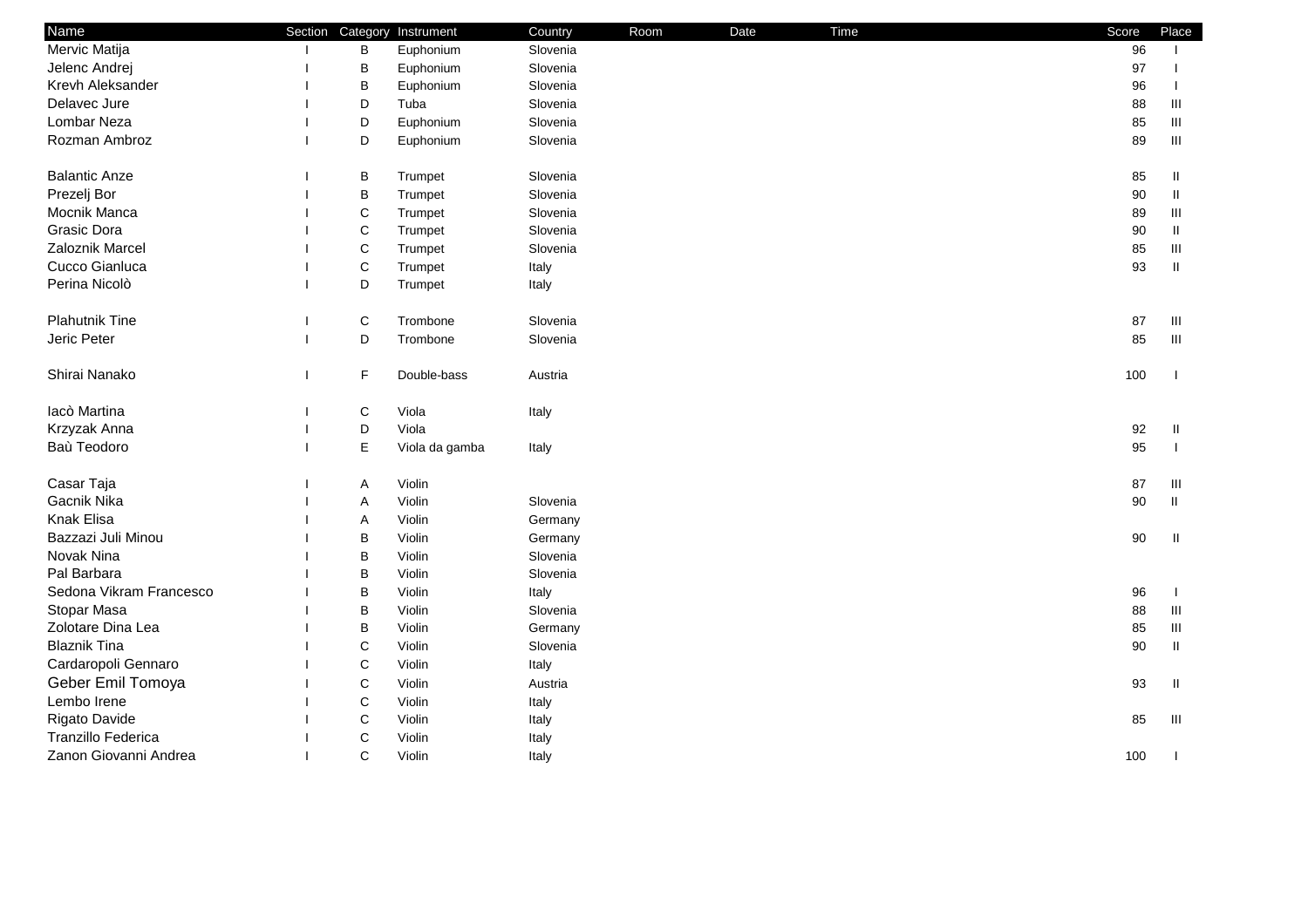| Name                      |             | Section Category Instrument | Country        | Room | Date | Time | Score | Place |
|---------------------------|-------------|-----------------------------|----------------|------|------|------|-------|-------|
| <b>Carniel Giulia</b>     | D           | Violin                      | Italy          |      |      |      |       |       |
| Kropfitsch Marie Isabel   | D           | Violin                      | Austria        |      |      |      |       |       |
| Schorn Conrad             | D           | Violin                      | Germany        |      |      |      | 90    | Ш     |
| Soo Min Kim               | D           | Violin                      | Germany        |      |      |      | 90    | Ш     |
| <b>Starc Nezka</b>        | D           | Violin                      | Slovenia       |      |      |      |       |       |
| Veltmann Lioba            | D           | Violin                      | Germany        |      |      |      |       |       |
| Zanon Beatrice            | D           | Violin                      | Italy          |      |      |      |       |       |
| Bakholdina Sabina         | $\mathsf E$ | Violin                      | Italy          |      |      |      |       |       |
| Hrovat Jana               | $\mathsf E$ | Violin                      | Slovenia       |      |      |      |       |       |
| Porenta Ajda              | $\mathsf E$ | Violin                      | Slovenia       |      |      |      |       |       |
| Upolovnikova Daria        | E           | Violin                      | Russia         |      |      |      |       |       |
| Polanski Marek            | G           | Violin                      | Poland         |      |      |      | 95    |       |
| Wang Yun                  | G           | Violin                      |                |      |      |      |       |       |
| Bravo Matteo Elia         | B           | Cello                       | Italy          |      |      |      | 86    | Ш     |
| De Vita Eugenio           | B           | Cello                       | Italy          |      |      |      | 94    | Ш     |
| Filippini Sofia           | B           | Cello                       | Italy          |      |      |      | 100   |       |
| Giovannini Luca           | B           | Cello                       | Italy          |      |      |      |       |       |
| Valerio Tommaso           | B           | Cello                       | Italy          |      |      |      | 88    | Ш     |
| Giovine Riccardo          | C           | Cello                       | Italy          |      |      |      | 97    |       |
| Kropfitsch Clemens Stefan | $\mathsf C$ | Cello                       | Austria        |      |      |      | 97    |       |
| Cardaropoli Raffaella     | C           | Cello                       | Italy          |      |      |      |       |       |
| Cammarata Liborio         | D           | Cello                       | Italy          |      |      |      |       |       |
| Cecchinato Claudia        | D           | Cello                       | Italy          |      |      |      |       |       |
| Dominijanni Eleonora      | D           | Cello                       | Italy          |      |      |      | 90    | Ш     |
| Doninelli Alessandra      | D           | Cello                       | Switzerland    |      |      |      | 93    | Ш     |
| <b>Storer Marta</b>       | D           | Cello                       | Italy          |      |      |      | 85    | Ш     |
| <b>Tristan Feichtner</b>  | D           | Cello                       | <b>British</b> |      |      |      | 88    | Ш     |
| <b>Baldo Alberto</b>      | $\mathsf E$ | Cello                       | Italy          |      |      |      | 95    |       |
| Inada Yuki                | $\mathsf E$ | Cello                       | Japan          |      |      |      | 95    |       |
| Scanziani Alessio         | E           | Cello                       | Italy          |      |      |      |       |       |
| Carovani Cosimo           | F           | Cello                       | Italy          |      |      |      |       |       |
| Vlasic Zrinka             | F           | Cello                       | Slovenia       |      |      |      |       |       |
| Zalaznik Primoz           | G           | Cello                       | Slovenia       |      |      |      | 97    |       |
|                           |             |                             |                |      |      |      |       |       |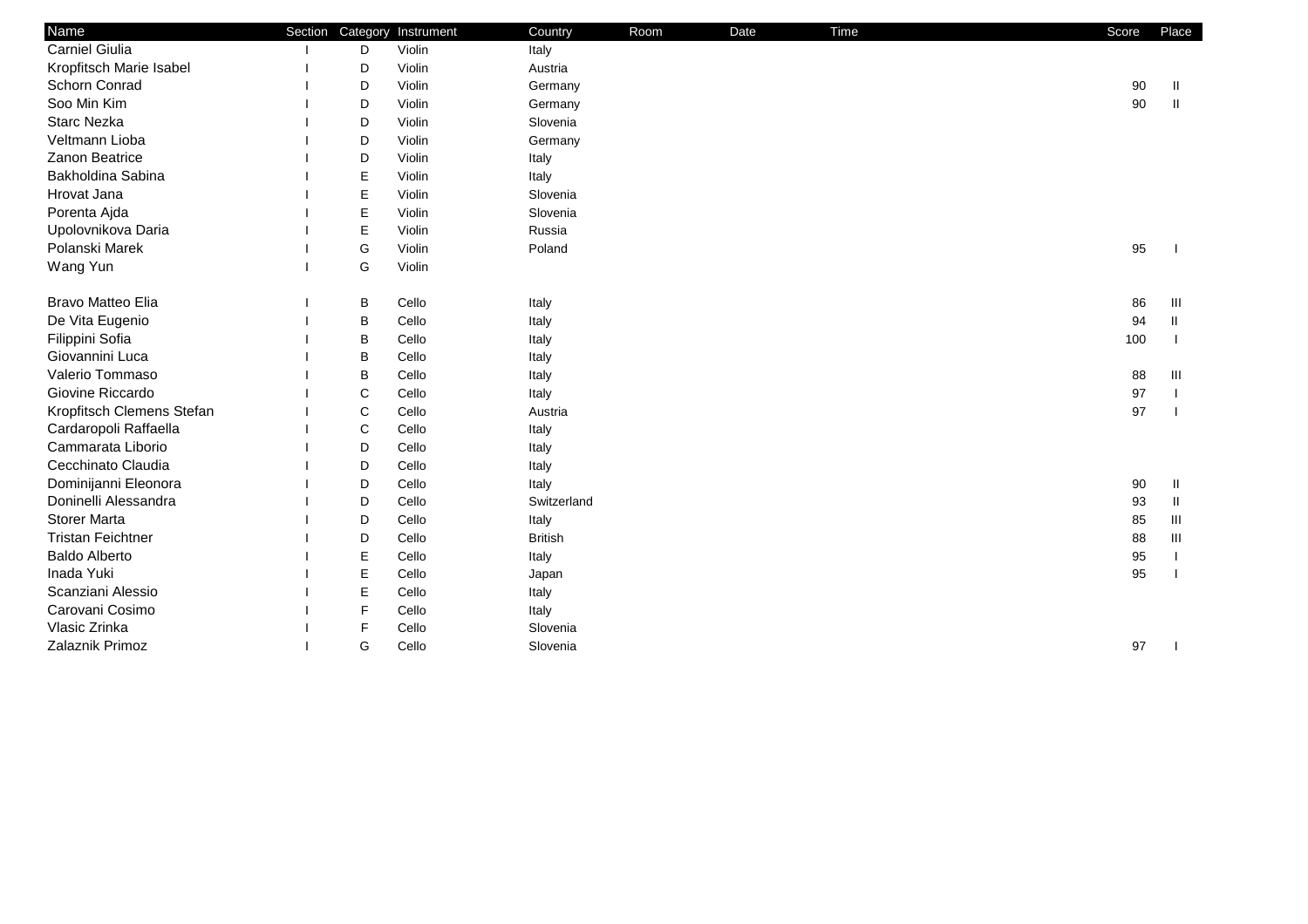| <b>SECTION II</b>        |               |                  |            |          |      |      |      |       |                                    |
|--------------------------|---------------|------------------|------------|----------|------|------|------|-------|------------------------------------|
| Name                     |               | Section Category | Instrument | Country  | Room | Date | Time | Score | Place                              |
| Carecci Martina          | $\mathbf{II}$ | B                | Harp       | Italy    |      |      |      | 95    | $\mathbf{L}$                       |
| Gregoric Paola           | $\mathbf{II}$ | B                | Harp       | Italy    |      |      |      | 95    | $\mathbf{I}$                       |
| Anfodillo Maria          | $\mathsf{I}$  | B                | Flute      | Italy    |      |      |      |       |                                    |
| Di Francescantonio Alice | $\mathbf{II}$ | B                | Flute      | Italy    |      |      |      |       |                                    |
| Haglich Elena            | $\mathsf{I}$  | B                | Flute      | Italy    |      |      |      |       |                                    |
| Quercia Anna             | $\sf II$      | $\sf B$          | Flute      | Italy    |      |      |      |       |                                    |
| Castellano Eduardo       | $\sf II$      | B                | Piano      | Italy    |      |      |      |       |                                    |
| Castellano Sara          | $\mathbf{H}$  | B                | Piano      | Italy    |      |      |      |       |                                    |
| Cafarelli Matteo Donato  | Ш             | B                | Piano      | Italy    |      |      |      | 97    | $\mathbf{I}$                       |
| Lijima Giulia            | $\mathbf{II}$ | B                | Piano      | Japan    |      |      |      | 97    | $\mathbf{I}$                       |
| D'Odorico Francesca      | $\sf II$      | B                | Piano      | Italy    |      |      |      | 85    | Ш                                  |
| Tinon Chiara             | $\sf II$      | $\sf B$          | Piano      | Italy    |      |      |      | 85    | $\,$ III                           |
| Pogacar Neza             | Ш             | B                | Piano      | Slovenia |      |      |      | 96    | $\mathbf{I}$                       |
| Zagode Vitomir Janez     | $\sf II$      | B                | Piano      | Slovenia |      |      |      | 96    | $\overline{1}$                     |
| <b>Brusaferro Sara</b>   | Ш             | $\mathsf C$      | Piano      | Italy    |      |      |      | 88    | $\ensuremath{\mathsf{III}}\xspace$ |
| D'Onofrio Miriam         | $\mathbf{II}$ | $\mathbf C$      | Piano      | Italy    |      |      |      | 88    | $\,$ III                           |
| Petrovic Lana            | $\sf II$      | C                | Piano      | Slovenia |      |      |      | 93    | $\rm H$                            |
| Stucin Masa              | $\mathbf{II}$ | $\mathsf C$      | Piano      | Slovenia |      |      |      | 93    | $\,$ II                            |
| Giovannini Luca          | $\sf II$      | $\mathsf C$      | Cello      | Italy    |      |      |      | 93    | $\, \, \mathrm{II} \,$             |
| Rigato Davide            | $\sf II$      | C                | Violin     | Italy    |      |      |      | 93    | $\,$ II                            |
| Morona Gherardo          | Ш             | C                | Piano      | Italy    |      |      |      | 85    | Ш                                  |
| Morona Rosa              | $\sf II$      | $\mathbf C$      | Piano      | Italy    |      |      |      | 85    | $\,$ III                           |
| Cardaropoli Gennaro      | $\mathbf{II}$ | $\mathsf C$      | Violin     | Italy    |      |      |      |       |                                    |
| Tranzillo Federica       | $\sf II$      | $\mathsf C$      | Violin     | Italy    |      |      |      |       |                                    |
| lacò Martina             | $\mathbf{II}$ | $\mathbf C$      | Viola      | Italy    |      |      |      |       |                                    |
| Cardaropoli Raffaella    | $\mathbf{II}$ | $\mathsf C$      | Cello      | Italy    |      |      |      |       |                                    |
| <b>Balantic Anze</b>     | Ш             | C                | Trumpet    | Slovenia |      |      |      | 86    | Ш                                  |
| Grasic Dora              | $\sf II$      | $\mathsf C$      | Trumpet    | Slovenia |      |      |      | 86    | $\ensuremath{\mathsf{III}}\xspace$ |
| Zaloznik Marcel          | $\mathbf{H}$  | $\mathsf C$      | Trumpet    | Slovenia |      |      |      | 86    | $\ensuremath{\mathsf{III}}\xspace$ |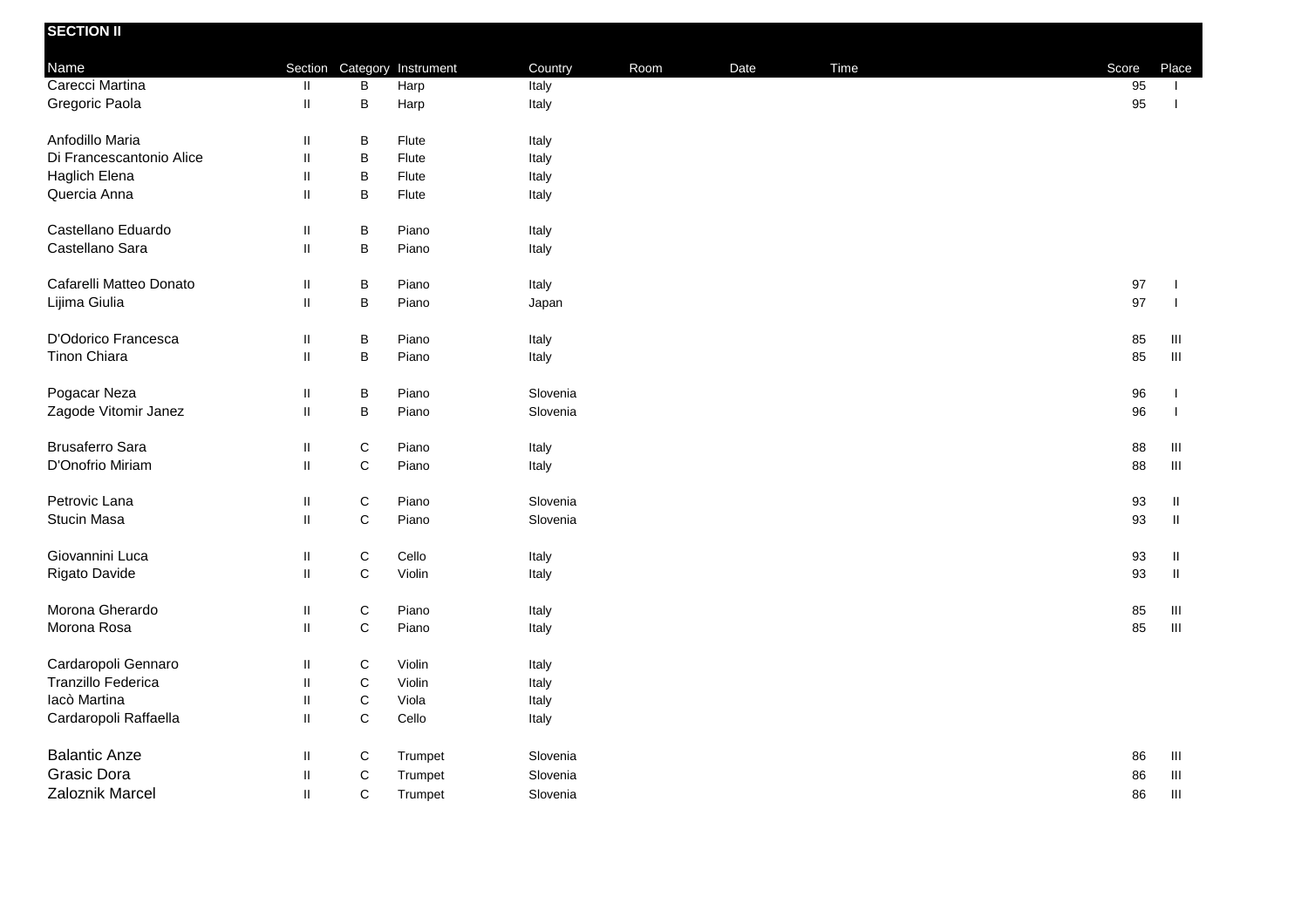| Kuca Borna<br>85<br>D<br>Guitar<br>Croatia<br>Ш<br>Ш<br>Pisacic Viktorija<br>D<br>Guitar<br>Croatia<br>85<br>$\ensuremath{\mathsf{III}}\xspace$<br>Ш<br><b>Bresin Francesco</b><br>D<br>Guitar<br>Italy<br>Ш<br>D<br>Guadagni Carlo<br>Ш<br>Guitar<br>Italy<br>Votova Juri<br>D<br>Ш<br>Guitar<br>Italy<br>Bergamin Ilaria<br>D<br>92<br>Ш<br>Harp<br>Italy<br>Ш<br>Tessaro Claudia Irene<br>D<br>92<br>$\ensuremath{\mathsf{II}}$<br>Violin<br>Ш<br>Italy<br>Caneve Antonio<br>D<br>Ш<br>Clarinet<br>Italy<br>93<br>Ш<br>Fiabane Leonardo<br>D<br>$\,$ II<br>$\mathbf{II}$<br>Clarinet<br>93<br>Italy<br>Andriolo Nicolò<br>D<br>Clarinet<br>Ш<br>Italy<br>Ansaldi Angela<br>D<br>$\mathbf{I}$<br>Clarinet<br>Italy<br>Giaretta Federico<br>D<br>$\mathbf{I}$<br>Clarinet<br>Italy<br>Musacchio Marianna<br>D<br>Clarinet<br>Ш<br>Italy<br>Schenato Piero<br>D<br>$\mathbf{II}$<br>Clarinet<br>Italy<br>Baccega Sara<br>D<br>Piano<br>Italy<br>$90\,$<br>Ш<br>Ш<br>Favero Dominic<br>D<br>$\,$ II<br>$\mathbf{II}$<br>90<br>Piano<br>Italy<br>Orlandini Alberto<br>D<br>Ш<br>Piano<br>86<br>Italy<br>Ш<br><b>Storer Marta</b><br>D<br>Cello<br>Ш<br>Italy<br>86<br>Ш<br><b>Storer Teresa</b><br>D<br>$\ensuremath{\mathsf{III}}\xspace$<br>$\mathbf{II}$<br>Violin<br>86<br>Italy<br><b>Carrer Daniele</b><br>D<br>Piano<br>Italy<br>Ш<br>Cazzola Anna<br>D<br>Cello<br>$\mathbf{I}$<br>Italy<br>Grava Fedrico<br>D<br>$\sf II$<br>Violin<br>Italy<br>Devigili Fabio<br>D<br>Alto Saxophone<br>100<br>Ш<br>Austria<br>Frei Rafael<br>D<br><b>Baritone Saxophone</b><br>100<br>$\mathbf{I}$<br>Austria<br>Hirlemann Tom<br>D<br>Tenor Saxophone<br>100<br>Ш<br>Austria<br>Simma Lukas<br>D<br>Soprano Saxophone<br>Ш<br>100<br>Austria<br>Kralj Tadeja<br>Ε<br>Ш<br>Harp<br>Italy<br>90<br>Ш<br>E<br>Skabar Eva<br>$\ensuremath{\mathsf{II}}$<br>$\sf II$<br>$90\,$<br>Harp<br>Italy<br>Passarotto Edoardo<br>Е<br>Piano<br>Ш<br>Ш<br>89 | Name | Section | Category Instrument | Country | Room | Date | Time | Score | Place |
|------------------------------------------------------------------------------------------------------------------------------------------------------------------------------------------------------------------------------------------------------------------------------------------------------------------------------------------------------------------------------------------------------------------------------------------------------------------------------------------------------------------------------------------------------------------------------------------------------------------------------------------------------------------------------------------------------------------------------------------------------------------------------------------------------------------------------------------------------------------------------------------------------------------------------------------------------------------------------------------------------------------------------------------------------------------------------------------------------------------------------------------------------------------------------------------------------------------------------------------------------------------------------------------------------------------------------------------------------------------------------------------------------------------------------------------------------------------------------------------------------------------------------------------------------------------------------------------------------------------------------------------------------------------------------------------------------------------------------------------------------------------------------------------------------------------------------------------------------------------------------------------------------------------------------------------|------|---------|---------------------|---------|------|------|------|-------|-------|
|                                                                                                                                                                                                                                                                                                                                                                                                                                                                                                                                                                                                                                                                                                                                                                                                                                                                                                                                                                                                                                                                                                                                                                                                                                                                                                                                                                                                                                                                                                                                                                                                                                                                                                                                                                                                                                                                                                                                          |      |         |                     |         |      |      |      |       |       |
|                                                                                                                                                                                                                                                                                                                                                                                                                                                                                                                                                                                                                                                                                                                                                                                                                                                                                                                                                                                                                                                                                                                                                                                                                                                                                                                                                                                                                                                                                                                                                                                                                                                                                                                                                                                                                                                                                                                                          |      |         |                     |         |      |      |      |       |       |
|                                                                                                                                                                                                                                                                                                                                                                                                                                                                                                                                                                                                                                                                                                                                                                                                                                                                                                                                                                                                                                                                                                                                                                                                                                                                                                                                                                                                                                                                                                                                                                                                                                                                                                                                                                                                                                                                                                                                          |      |         |                     |         |      |      |      |       |       |
|                                                                                                                                                                                                                                                                                                                                                                                                                                                                                                                                                                                                                                                                                                                                                                                                                                                                                                                                                                                                                                                                                                                                                                                                                                                                                                                                                                                                                                                                                                                                                                                                                                                                                                                                                                                                                                                                                                                                          |      |         |                     |         |      |      |      |       |       |
|                                                                                                                                                                                                                                                                                                                                                                                                                                                                                                                                                                                                                                                                                                                                                                                                                                                                                                                                                                                                                                                                                                                                                                                                                                                                                                                                                                                                                                                                                                                                                                                                                                                                                                                                                                                                                                                                                                                                          |      |         |                     |         |      |      |      |       |       |
|                                                                                                                                                                                                                                                                                                                                                                                                                                                                                                                                                                                                                                                                                                                                                                                                                                                                                                                                                                                                                                                                                                                                                                                                                                                                                                                                                                                                                                                                                                                                                                                                                                                                                                                                                                                                                                                                                                                                          |      |         |                     |         |      |      |      |       |       |
|                                                                                                                                                                                                                                                                                                                                                                                                                                                                                                                                                                                                                                                                                                                                                                                                                                                                                                                                                                                                                                                                                                                                                                                                                                                                                                                                                                                                                                                                                                                                                                                                                                                                                                                                                                                                                                                                                                                                          |      |         |                     |         |      |      |      |       |       |
|                                                                                                                                                                                                                                                                                                                                                                                                                                                                                                                                                                                                                                                                                                                                                                                                                                                                                                                                                                                                                                                                                                                                                                                                                                                                                                                                                                                                                                                                                                                                                                                                                                                                                                                                                                                                                                                                                                                                          |      |         |                     |         |      |      |      |       |       |
|                                                                                                                                                                                                                                                                                                                                                                                                                                                                                                                                                                                                                                                                                                                                                                                                                                                                                                                                                                                                                                                                                                                                                                                                                                                                                                                                                                                                                                                                                                                                                                                                                                                                                                                                                                                                                                                                                                                                          |      |         |                     |         |      |      |      |       |       |
|                                                                                                                                                                                                                                                                                                                                                                                                                                                                                                                                                                                                                                                                                                                                                                                                                                                                                                                                                                                                                                                                                                                                                                                                                                                                                                                                                                                                                                                                                                                                                                                                                                                                                                                                                                                                                                                                                                                                          |      |         |                     |         |      |      |      |       |       |
|                                                                                                                                                                                                                                                                                                                                                                                                                                                                                                                                                                                                                                                                                                                                                                                                                                                                                                                                                                                                                                                                                                                                                                                                                                                                                                                                                                                                                                                                                                                                                                                                                                                                                                                                                                                                                                                                                                                                          |      |         |                     |         |      |      |      |       |       |
|                                                                                                                                                                                                                                                                                                                                                                                                                                                                                                                                                                                                                                                                                                                                                                                                                                                                                                                                                                                                                                                                                                                                                                                                                                                                                                                                                                                                                                                                                                                                                                                                                                                                                                                                                                                                                                                                                                                                          |      |         |                     |         |      |      |      |       |       |
|                                                                                                                                                                                                                                                                                                                                                                                                                                                                                                                                                                                                                                                                                                                                                                                                                                                                                                                                                                                                                                                                                                                                                                                                                                                                                                                                                                                                                                                                                                                                                                                                                                                                                                                                                                                                                                                                                                                                          |      |         |                     |         |      |      |      |       |       |
|                                                                                                                                                                                                                                                                                                                                                                                                                                                                                                                                                                                                                                                                                                                                                                                                                                                                                                                                                                                                                                                                                                                                                                                                                                                                                                                                                                                                                                                                                                                                                                                                                                                                                                                                                                                                                                                                                                                                          |      |         |                     |         |      |      |      |       |       |
|                                                                                                                                                                                                                                                                                                                                                                                                                                                                                                                                                                                                                                                                                                                                                                                                                                                                                                                                                                                                                                                                                                                                                                                                                                                                                                                                                                                                                                                                                                                                                                                                                                                                                                                                                                                                                                                                                                                                          |      |         |                     |         |      |      |      |       |       |
|                                                                                                                                                                                                                                                                                                                                                                                                                                                                                                                                                                                                                                                                                                                                                                                                                                                                                                                                                                                                                                                                                                                                                                                                                                                                                                                                                                                                                                                                                                                                                                                                                                                                                                                                                                                                                                                                                                                                          |      |         |                     |         |      |      |      |       |       |
|                                                                                                                                                                                                                                                                                                                                                                                                                                                                                                                                                                                                                                                                                                                                                                                                                                                                                                                                                                                                                                                                                                                                                                                                                                                                                                                                                                                                                                                                                                                                                                                                                                                                                                                                                                                                                                                                                                                                          |      |         |                     |         |      |      |      |       |       |
|                                                                                                                                                                                                                                                                                                                                                                                                                                                                                                                                                                                                                                                                                                                                                                                                                                                                                                                                                                                                                                                                                                                                                                                                                                                                                                                                                                                                                                                                                                                                                                                                                                                                                                                                                                                                                                                                                                                                          |      |         |                     |         |      |      |      |       |       |
|                                                                                                                                                                                                                                                                                                                                                                                                                                                                                                                                                                                                                                                                                                                                                                                                                                                                                                                                                                                                                                                                                                                                                                                                                                                                                                                                                                                                                                                                                                                                                                                                                                                                                                                                                                                                                                                                                                                                          |      |         |                     |         |      |      |      |       |       |
|                                                                                                                                                                                                                                                                                                                                                                                                                                                                                                                                                                                                                                                                                                                                                                                                                                                                                                                                                                                                                                                                                                                                                                                                                                                                                                                                                                                                                                                                                                                                                                                                                                                                                                                                                                                                                                                                                                                                          |      |         |                     |         |      |      |      |       |       |
|                                                                                                                                                                                                                                                                                                                                                                                                                                                                                                                                                                                                                                                                                                                                                                                                                                                                                                                                                                                                                                                                                                                                                                                                                                                                                                                                                                                                                                                                                                                                                                                                                                                                                                                                                                                                                                                                                                                                          |      |         |                     |         |      |      |      |       |       |
|                                                                                                                                                                                                                                                                                                                                                                                                                                                                                                                                                                                                                                                                                                                                                                                                                                                                                                                                                                                                                                                                                                                                                                                                                                                                                                                                                                                                                                                                                                                                                                                                                                                                                                                                                                                                                                                                                                                                          |      |         |                     |         |      |      |      |       |       |
|                                                                                                                                                                                                                                                                                                                                                                                                                                                                                                                                                                                                                                                                                                                                                                                                                                                                                                                                                                                                                                                                                                                                                                                                                                                                                                                                                                                                                                                                                                                                                                                                                                                                                                                                                                                                                                                                                                                                          |      |         |                     |         |      |      |      |       |       |
|                                                                                                                                                                                                                                                                                                                                                                                                                                                                                                                                                                                                                                                                                                                                                                                                                                                                                                                                                                                                                                                                                                                                                                                                                                                                                                                                                                                                                                                                                                                                                                                                                                                                                                                                                                                                                                                                                                                                          |      |         |                     |         |      |      |      |       |       |
|                                                                                                                                                                                                                                                                                                                                                                                                                                                                                                                                                                                                                                                                                                                                                                                                                                                                                                                                                                                                                                                                                                                                                                                                                                                                                                                                                                                                                                                                                                                                                                                                                                                                                                                                                                                                                                                                                                                                          |      |         |                     |         |      |      |      |       |       |
|                                                                                                                                                                                                                                                                                                                                                                                                                                                                                                                                                                                                                                                                                                                                                                                                                                                                                                                                                                                                                                                                                                                                                                                                                                                                                                                                                                                                                                                                                                                                                                                                                                                                                                                                                                                                                                                                                                                                          |      |         |                     |         |      |      |      |       |       |
|                                                                                                                                                                                                                                                                                                                                                                                                                                                                                                                                                                                                                                                                                                                                                                                                                                                                                                                                                                                                                                                                                                                                                                                                                                                                                                                                                                                                                                                                                                                                                                                                                                                                                                                                                                                                                                                                                                                                          |      |         |                     |         |      |      |      |       |       |
|                                                                                                                                                                                                                                                                                                                                                                                                                                                                                                                                                                                                                                                                                                                                                                                                                                                                                                                                                                                                                                                                                                                                                                                                                                                                                                                                                                                                                                                                                                                                                                                                                                                                                                                                                                                                                                                                                                                                          |      |         |                     |         |      |      |      |       |       |
|                                                                                                                                                                                                                                                                                                                                                                                                                                                                                                                                                                                                                                                                                                                                                                                                                                                                                                                                                                                                                                                                                                                                                                                                                                                                                                                                                                                                                                                                                                                                                                                                                                                                                                                                                                                                                                                                                                                                          |      |         |                     | Italy   |      |      |      |       |       |
| Passarotto Niccolò<br>E<br>$\mathbf{H}$<br>89<br>Ш<br>French Horn<br>Italy                                                                                                                                                                                                                                                                                                                                                                                                                                                                                                                                                                                                                                                                                                                                                                                                                                                                                                                                                                                                                                                                                                                                                                                                                                                                                                                                                                                                                                                                                                                                                                                                                                                                                                                                                                                                                                                               |      |         |                     |         |      |      |      |       |       |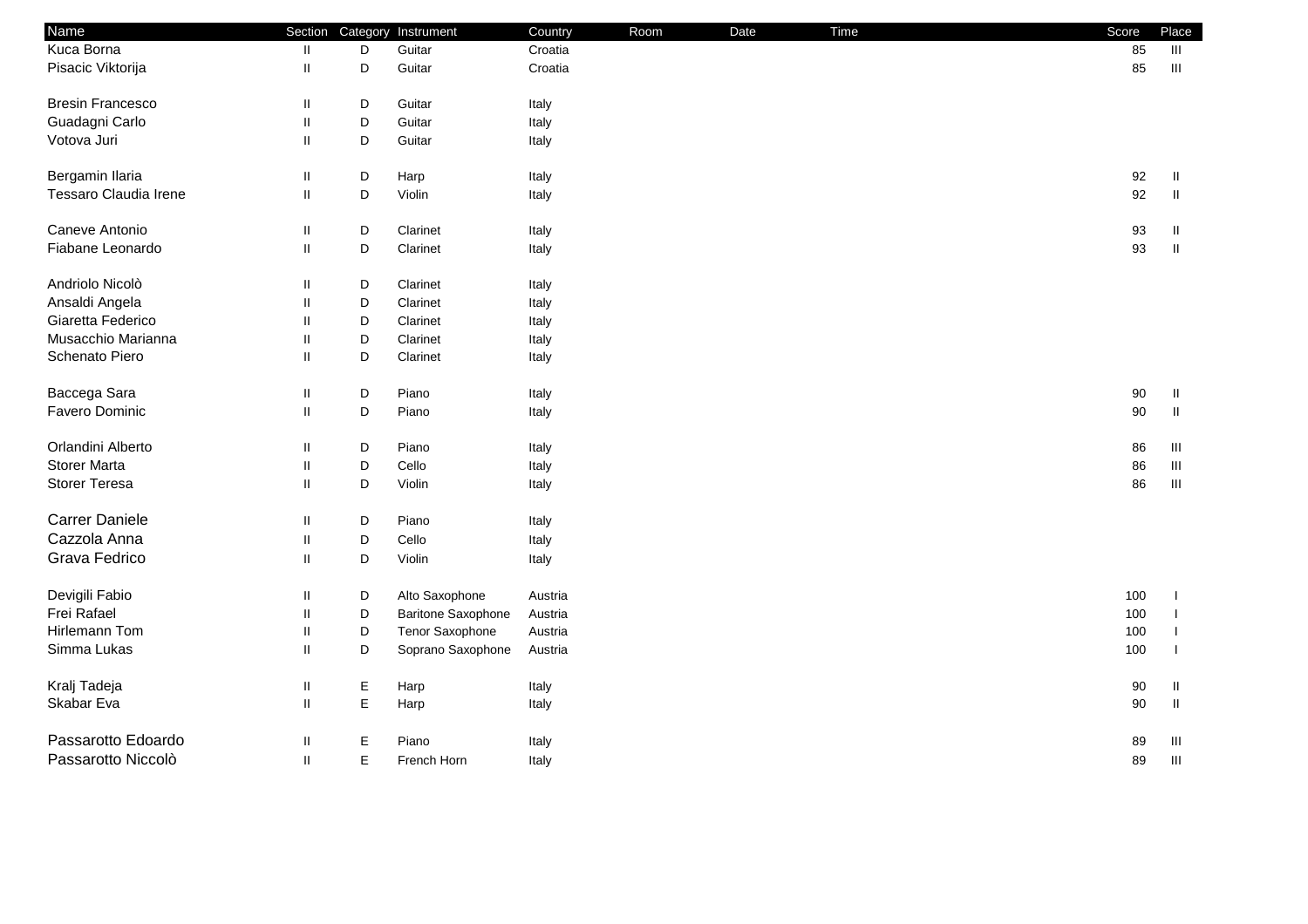| Name                 | Section                    | Category    | Instrument                | Country  | Room | Date | Time | Score | Place |
|----------------------|----------------------------|-------------|---------------------------|----------|------|------|------|-------|-------|
| Klups Martyna        |                            | F           | Flute                     | Poland   |      |      |      | 90    | Ш     |
| Motyczynski Pawel    | Ш                          | F           | Piano                     | Poland   |      |      |      | 90    | Ш     |
| Borowicz Barbara     | Ш                          | F           | Clarinet                  | Poland   |      |      |      |       |       |
| <b>Roemer Michal</b> | $\mathbf{I}$               | F           | Piano                     | Poland   |      |      |      |       |       |
| Ferrarese Valentina  | Ш                          | F           | Saxophone                 | Italy    |      |      |      |       |       |
| Morandini Benedetta  | $\ensuremath{\mathsf{II}}$ | F           | Piano                     | Italy    |      |      |      |       |       |
| Benetti Diego        |                            | F           | Clarinet                  | Italy    |      |      |      |       |       |
| Svegliado Giacomo    |                            | F           | Fagotto                   | Italy    |      |      |      |       |       |
| Tassoni Giovanna     | Ш                          | F           | Piano                     | Italy    |      |      |      |       |       |
| Delle Donne Stefano  | Ш                          | F           | Violin                    | Italy    |      |      |      | 95    |       |
| Tardino Alessandro   | Ш                          | F           | Piano                     | Italy    |      |      |      | 95    |       |
| <b>Tkalec Ermin</b>  | Ш                          | F           | Piano                     | Slovenia |      |      |      | 85    | Ш     |
| Mlejnik Ana Julija   |                            | F           | Violin                    | Slovenia |      |      |      | 85    | Ш     |
| Svigelj Helena       |                            | F           | Cello                     | Slovenia |      |      |      | 85    | Ш     |
| Donlic Simona        | Ш                          | F           | Piano                     | Slovenia |      |      |      | 85    | Ш     |
| <b>Hrabar Gregor</b> | Ш                          | F           | Violin                    | Slovenia |      |      |      | 85    | Ш     |
| Vlasic Zrinka        | Ш                          | $\mathsf F$ | Cello                     | Slovenia |      |      |      | 85    | Ш     |
| Bonivento Alberto    | Ш                          | F           | Clarinet                  | Italy    |      |      |      |       |       |
| Carraro Saul         |                            | F           | Clarinet                  | Italy    |      |      |      |       |       |
| Lideo Alberto        |                            | F           | Clarinet                  | Italy    |      |      |      |       |       |
| Marangon Dario       |                            | F           | Clarinet                  | Italy    |      |      |      |       |       |
| Chittolina Laura     |                            | F           | Soprano Saxophone         | Italy    |      |      |      |       |       |
| Etturi Gianpaolo     |                            | F           | Alto Saxophone            | Italy    |      |      |      |       |       |
| Rizzi Marco          |                            | F           | Tenor Saxophone           | Italy    |      |      |      |       |       |
| Zardo Gabriele       |                            | F           | <b>Baritone Saxophone</b> | Italy    |      |      |      |       |       |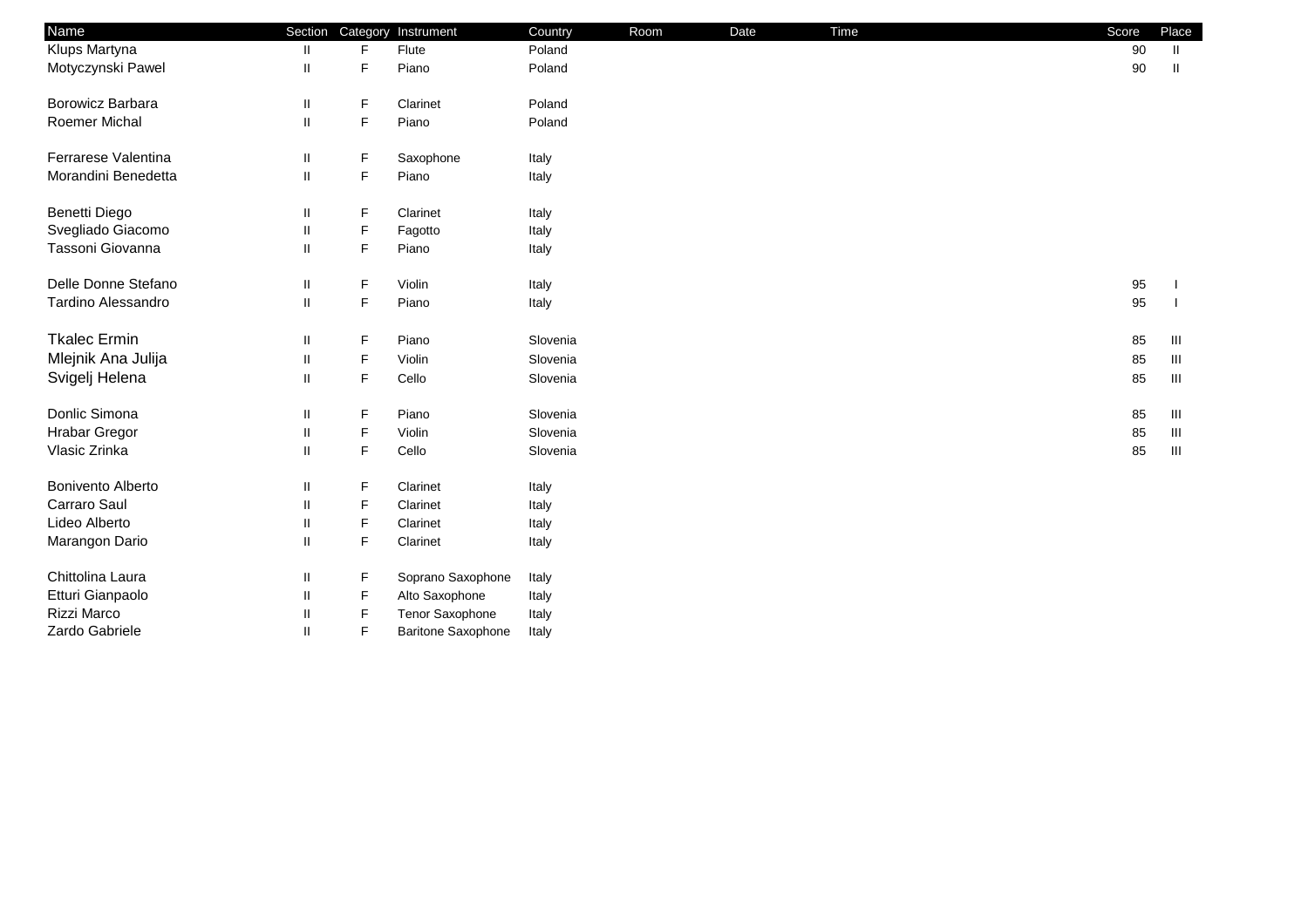| Name                   | Section      |   | Category Instrument | Country     | Room | Date | Time | Score | Place |
|------------------------|--------------|---|---------------------|-------------|------|------|------|-------|-------|
| Colombera Selena       | Ш            | G | Voice               | Italy       |      |      |      |       |       |
| <b>Rizzotto Maxine</b> | Ш.           | G | Piano               | Italy       |      |      |      |       |       |
| Roh Dong Jun           | Ш.           | G | Clarinet            | South Korea |      |      |      | 96    |       |
| Choi Won Jung          | Ш            | G | Piano               | South Korea |      |      |      | 96    |       |
| Macuz Marta            | Ш            | G | Piano               | Italy       |      |      |      | 95    |       |
| Pagnucco Giovanna      | $\mathbf{H}$ | G | Piano               | Italy       |      |      |      | 95    |       |
| Polanska Marta         | Ш.           | G | Piano               | Poland      |      |      |      |       |       |
| Polanski Marek         | Ш            | G | Violin              | Poland      |      |      |      |       |       |
| Miyano Shiori          | Ш.           | G | Piano               | Japan       |      |      |      |       |       |
| Yamasaki Mei           | Ш            | G | Saxophone           | Japan       |      |      |      |       |       |
| Zakhariya Dana         | Ш            | G | Piano               | Slovakia    |      |      |      | 100   |       |
| Zakhariya Mykhaylo     | Ш.           | G | Cimbalom            | Ukraine     |      |      |      | 100   |       |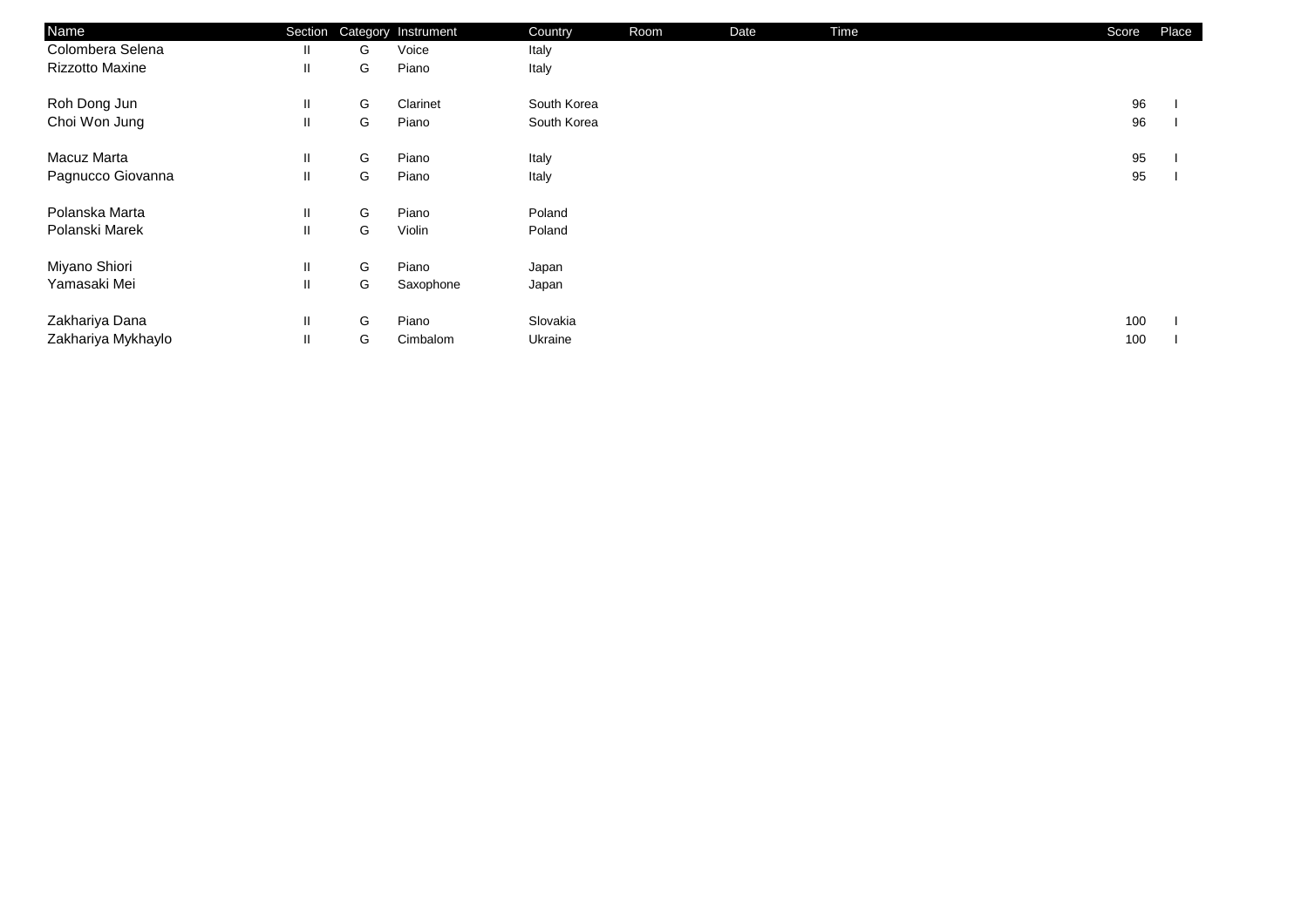| <b>SECTION III</b>             |    |    |                             |         |        |            |       |       |       |
|--------------------------------|----|----|-----------------------------|---------|--------|------------|-------|-------|-------|
| Name                           |    |    | Section Category Instrument | Country | Room   | Date       | Time  | Score | Place |
| Coro di clarinetti "G. Verdi"  | Ш  | E. |                             |         | Sala 1 | 25/03/2012 | 15.30 | 90    | Ш     |
| Orchestra Giovanile Trevigiana | Ш  | E  |                             |         | Sala 1 | 25/03/2012 | 15.30 | 85    | Ш     |
| <b>SECTION IV</b>              |    |    |                             |         |        |            |       |       |       |
| Name                           |    |    | Section Category Instrument | Country | Room   | Date       | Time  | Score | Place |
| Macor Maria Clarice            | IV | D  | Voice                       | Italy   | Sala 1 | 25/03/2012 | 9.30  |       |       |

| <b>Pilutti Beatrice</b> | IV | D  | Voice | Italy      | Sala 1 | 25/03/2012 | 9.30                    |                   |    |       |
|-------------------------|----|----|-------|------------|--------|------------|-------------------------|-------------------|----|-------|
| Nixon Lang Michelle     | IV | D  | Voice | <b>USA</b> | Sala 1 | 25/03/2012 | 9.30                    |                   |    |       |
| Soramel Filippo         | IV | D  | Voice | Italy      | Sala 1 | 25/03/2012 | 9.30                    |                   |    |       |
| Gavashelishvili Ketevan | IV | E. | Voice | Georgia    | Sala 1 | 25/03/2012 | 10.00                   |                   | 85 | - 111 |
| Grishhenko Caterina     | IV | E. | Voice | Russia     | Sala 1 | 25/03/2012 | 10.00                   |                   |    |       |
| Korotkova Ekaterina     | IV | E. | Voice | Russia     | Sala 1 | 25/03/2012 | 10.00                   |                   |    |       |
| Sparovec Liza           | IV | E. | Voice | Slovenia   | Sala 1 | 25/03/2012 | 10.00                   |                   |    |       |
| Tubaro Rossana          | IV | E. | Voice | Italy      | Sala 1 | 25/03/2012 | 10.00                   |                   |    |       |
| Cerar Marjeta           | IV | F. | Voice | Slovenia   | Sala 1 | 25/03/2012 | 11:00 Preliminary round | 17:00 Final round |    |       |
| Del Tin Cristina        | IV | F. | Voice | Italy      | Sala 1 | 25/03/2012 | 11:00 Preliminary round | 17:00 Final round | 86 | Ш     |
| Makor Andrei            | IV | F  | Voice | Slovenia   | Sala 1 | 25/03/2012 | 11:00 Preliminary round | 17:00 Final round | 87 | Ш     |
| Nadiradze Nino          | IV | F. | Voice | Georgia    | Sala 1 | 25/03/2012 | 11:00 Preliminary round | 17:00 Final round | 85 | Ш     |
| <b>Biscontin Andrea</b> | IV | G  | Voice | Italy      | Sala 1 | 25/03/2012 | 12:00 Preliminary round | 17:00 Final round |    |       |
| Matsuo Yuko             | IV | G  | Voice | Japan      | Sala 1 | 25/03/2012 | 12:00 Preliminary round | 17:00 Final round |    |       |
| Soltys Roman-Ruslan     | IV | G  | Voice | Ukraine    | Sala 1 | 25/03/2012 | 12:00 Preliminary round | 17:00 Final round | 88 | Ш     |
| Zaridze Lela            | IV | G  | Voice | Georgia    | Sala 1 | 25/03/2012 | 12:00 Preliminary round | 17:00 Final round | 92 | Ш     |
|                         |    |    |       |            |        |            |                         |                   |    |       |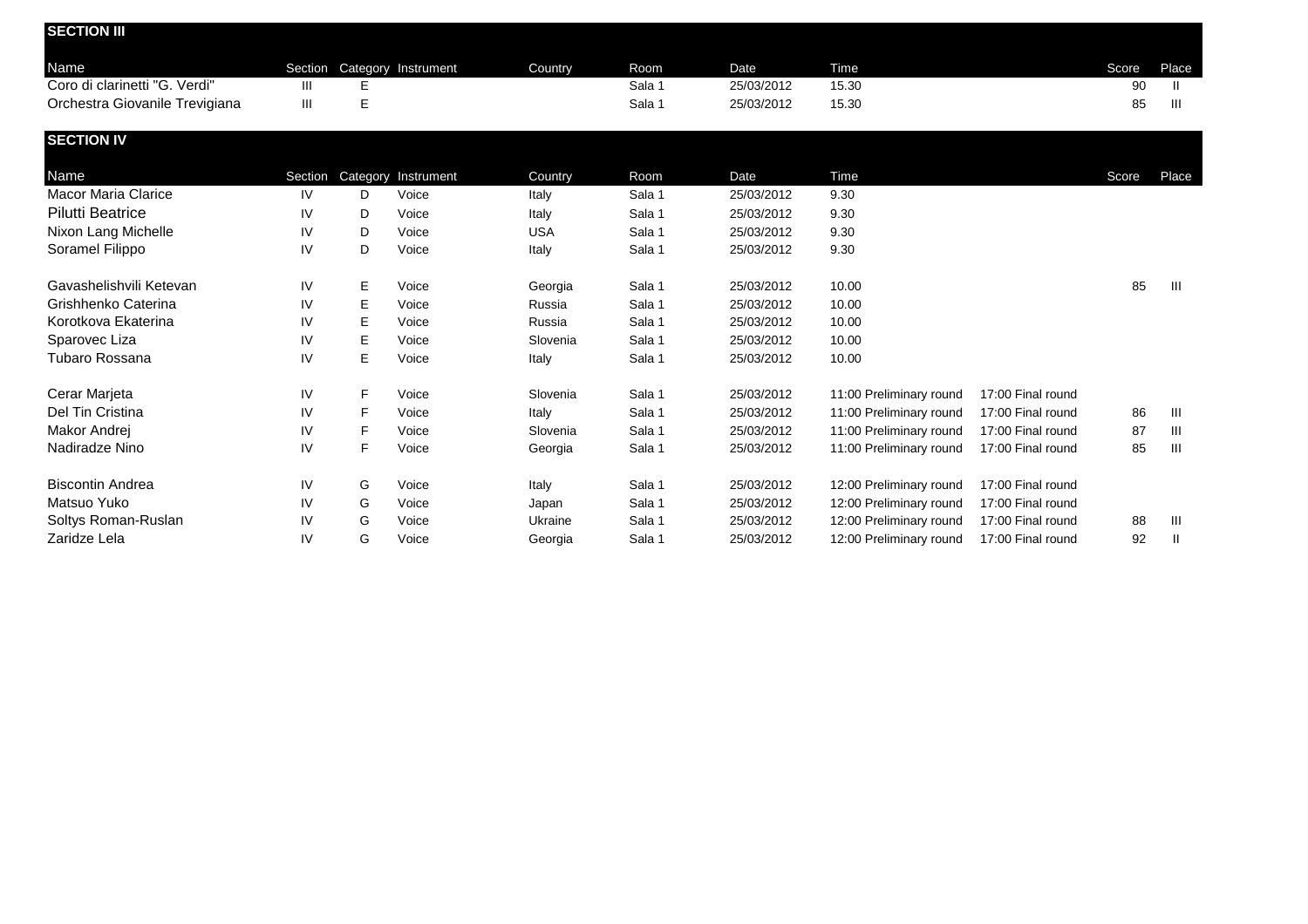| <b>SECTION V</b>    |              |   |                             |                |      |      |      |       |                |
|---------------------|--------------|---|-----------------------------|----------------|------|------|------|-------|----------------|
| Name                |              |   | Section Category Instrument | Country        | Room | Date | Time | Score | Place          |
| Lazzaretti Jacopo   | V            | A | Guitar                      | Italy          |      |      |      | 96    |                |
| Gubian Sebastiano   | V            | A | Piano                       | Italy          |      |      |      |       |                |
| Karaszewska Natalia | V            | A | Flute                       | Poland         |      |      |      | 100   |                |
| Caneve Antonio      | V            | A | Clarinet                    | Italy          |      |      |      | 88    | Ш              |
| Fiabane Leonardo    | V            | Α | Clarinet                    | Italy          |      |      |      | 88    | Ш              |
| Lembo Irene         | V            | A | Piano                       | Italy          |      |      |      |       |                |
| Baccega Sara        | V            | A | Piano                       | Italy          |      |      |      | 85    | Ш              |
| Pennacchia Andrea   | $\mathsf{V}$ | Α | Piano                       | Italy          |      |      |      | 85    | $\mathbf{III}$ |
| Chiu Hok Man Elena  | V            | B | Piano                       | <b>British</b> |      |      |      | 95    |                |
| Guatteri Francesca  | V            | B | Piano                       | Italy          |      |      |      |       |                |
| Meneghesso Alberto  | V            | B | Clarinet                    | Italy          |      |      |      | 90    | H              |
| Naibo Francesca     | V            | В | Guitar                      | Italy          |      |      |      | 94    | Ш              |

| <b>SECTION VI</b>   |    |              |                             |         |        |            |       |       |       |
|---------------------|----|--------------|-----------------------------|---------|--------|------------|-------|-------|-------|
| Name                |    |              | Section Category Instrument | Country | Room   | Date       | Time  | Score | Place |
| Boninsegna Fabrizio | VI | A            | Piano                       | Italy   | Sala 2 | 25/03/2012 | 16.30 |       |       |
| Dalla Cort Leonardo | VI | $\mathsf{A}$ | Piano                       | Italy   | Sala 2 | 25/03/2012 | 16.30 | 87    | Ш     |
| Lucariello Sean     | VI | A            | Trumpet                     | Italy   | Sala 2 | 25/03/2012 | 16.30 | 85    | Ш     |
| Pollon Francesco    | VI | A            | Piano                       | Italy   | Sala 2 | 25/03/2012 | 16.30 | 87    | Ш     |
| Maimone Stefano     | VI | В            | Basso                       | Italy   | Sala 2 | 25/03/2012 | 17.30 |       |       |
| Romagna Gianluca    | VI | В            | Percussion                  |         | Sala 2 | 25/03/2012 | 17.30 |       |       |
| Uliana Michele      | VI | C            | Clarinet                    | Italy   | Sala 2 | 25/03/2012 | 17.30 | 94    | H     |
| Tantillo Giacomo    | VI | D            | Trumpet                     | Italy   | Sala 2 | 25/03/2012 | 17.30 |       |       |